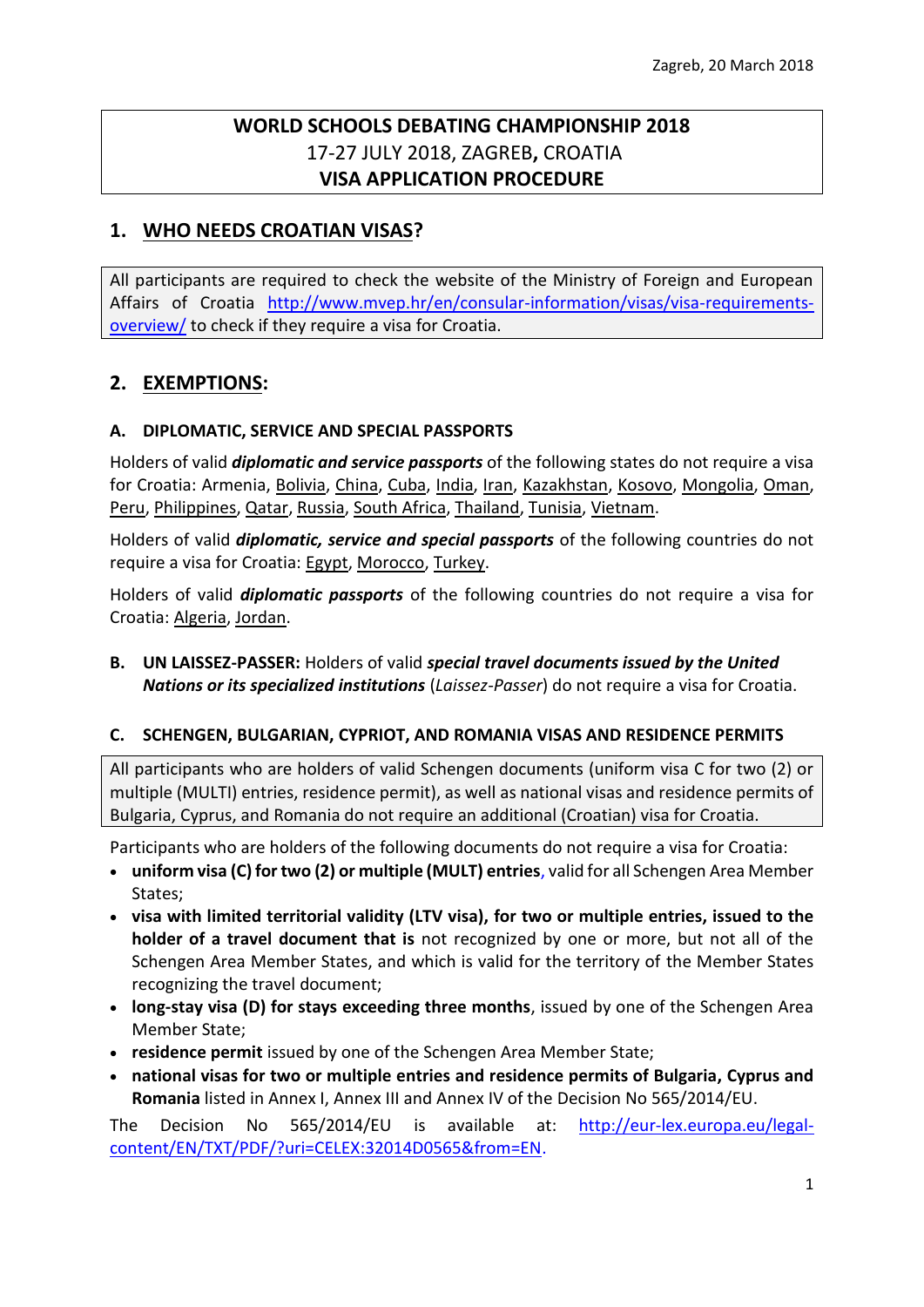The period of validity of the above mentioned Schengen, Bulgarian, Cypriot, and Romanian documents must cover the duration of stay and still be valid at the moment of leaving Croatia.

Please note that holders of a C 01 Schengen (or Bulgarian, Cypriot, and Romanian) visa will not be able to enter Croatia with it.

All participants are required to check if they need a visa for Croatia. If you do not hold one of the above mentioned documents, you have to apply for a Croatian visa!

## **3. HOW AND WHERE TO APPLY FOR CROATIAN VISA?**

#### **A. PARTICIPANTS WITH CROATIAN EMBASSY OR VISA CENTER IN THEIR COUNTRIES OF RESIDENCE**

**Participants with Croatian Embassy or Consulate OR Visa center in their countries of residence have to submit their visa applications at the competent Croatian Embassy/Consulate or Visa center**

As a general rule, one applies for a visa personally. Exceptionally, one does not have to apply personally, but has to present himself/herself when called upon by the Embassy/Consulate. This means that one can submit the visa application per mail or by courier and when the visa is approved one has to appear in person at the Croatian Embassy/Consulate with one's passport to collect the visa.

For more information please contact the Croatian Embassy where you plan to submit your application. The list of Croatian Embassies/Consulates is available at: [http://www.mvep.hr/en/diplomatic-directory/diplomatic-missions-and-consular-offices-of](http://www.mvep.hr/en/diplomatic-directory/diplomatic-missions-and-consular-offices-of-croatia/)[croatia/.](http://www.mvep.hr/en/diplomatic-directory/diplomatic-missions-and-consular-offices-of-croatia/)

### **B. PARTICIPANTS WITHOUT CROATIAN EMBASSY OR VISA CENTER IN HIS/HERS AREA OF RESIDENCE**

Participants without Croatian Embassy or Consulate in their countries of residence have to do the following:

- 1. Complete online visa application form at <https://crovisa.mvep.hr/> and upload the necessary documents for issuance of visa, including a colour photo;
- 2. Contact the nearest Croatian Embassy regarding the online visa application and the serial number of your online visa application.
- 3. If needed, send by post all necessary documents (including proof of payment), together with passport; Embassies does not take any responsibility for lost passports when sent/received by post

Croatian Visa can be collected at the any Croatian embassy, in which case, please inform the Embassy on the Visa collection and bring original documents.